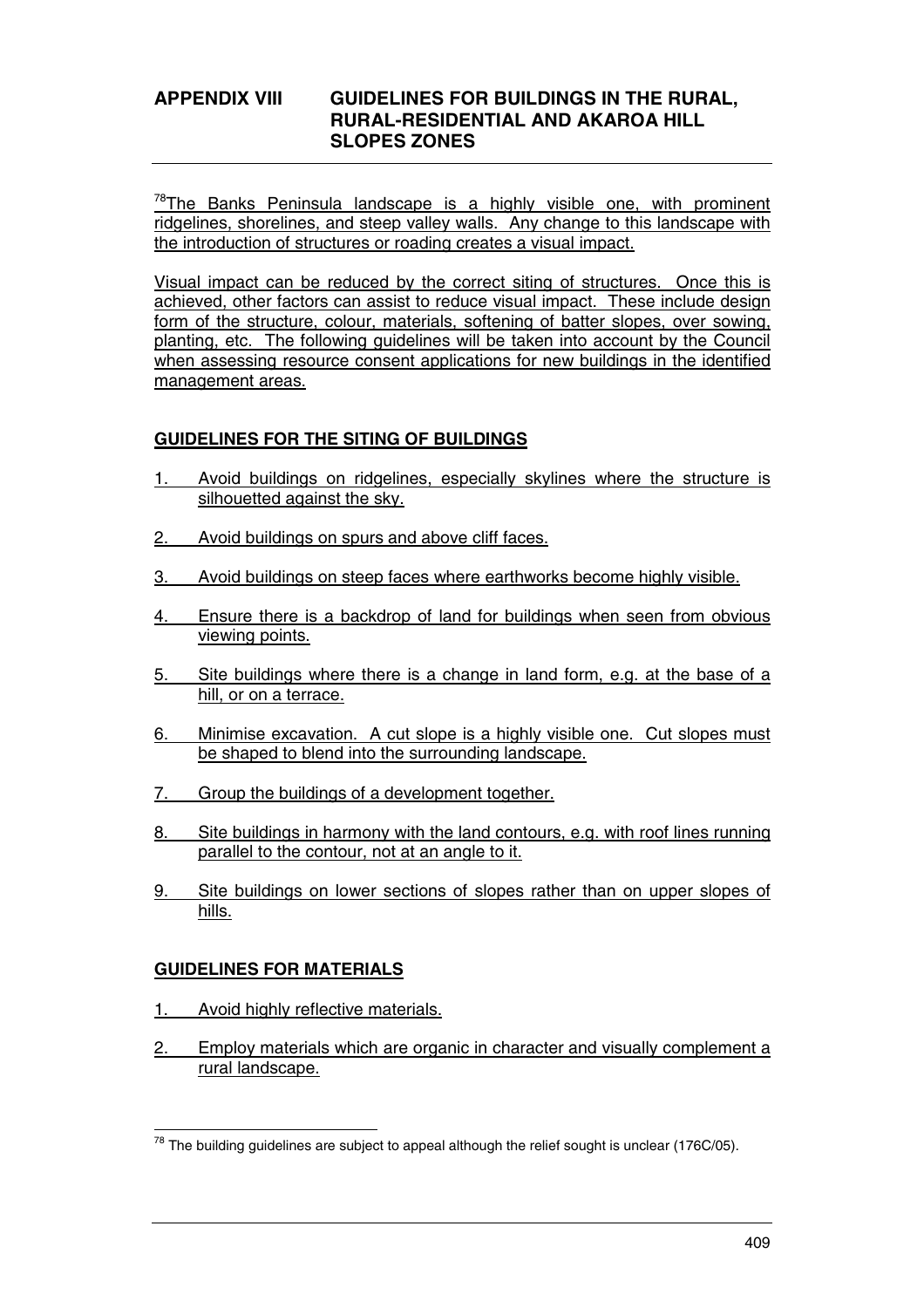# **APPENDIX VIII GUIDELINES FOR BUILDINGS IN THE RURAL, RURAL-RESIDENTIAL AND AKAROA HILL SLOPES ZONES**

### **GUIDELINES FOR COLOURS**

- 1. Avoid colours which would lead to a building appearing highly visible in a rural setting.
- 2. Avoid colours which do not derive from or complement the colours of natural elements of the landscape. Such elements include soil, rocks, streams, rivers, vegetation, the sky and the sea.
- 3. Employ colours which derive from or complement the colours of natural elements of the landscape.
	- An exception to this guideline is the use of red roofs and white vertical walls in the Rural-Residential and Rural Zones. These colours have traditionally featured in New Zealand rural areas.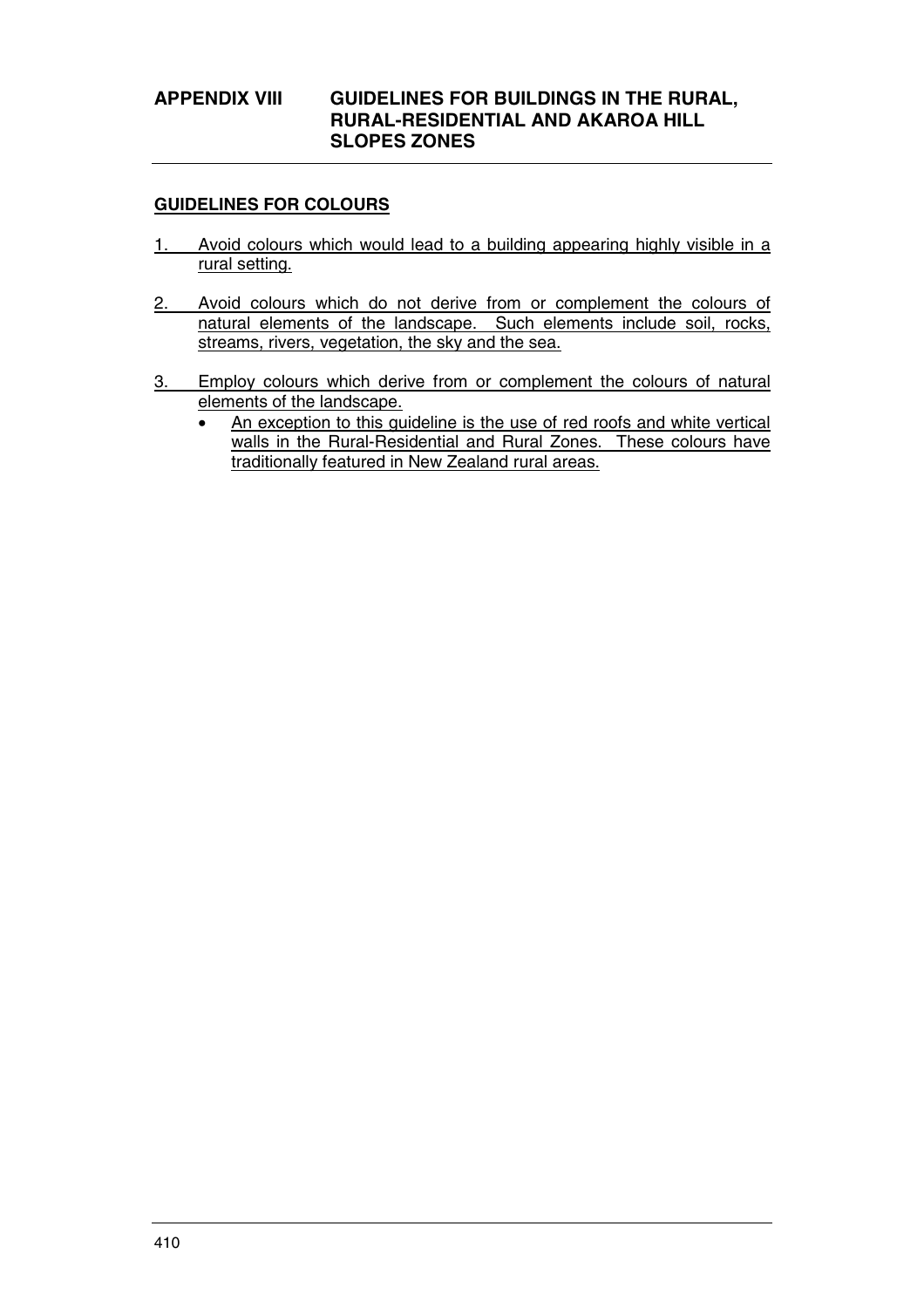**RURAL-RESIDENTIAL AND AKAROA HILL SLOPES ZONES**  ROAD FOLLOWS THE **CONTOURS** MAIN VIEWPOINT **Suggested model for developments.** Suggested model for developments. LOCATE STRUCTURES BENEATH RIDGELINE FROM<br>MAIN VIEWING PONTS. CUT AND PLATFORM THE<br>BUILDING SITE. VALLEY ¥. RIDGEINE